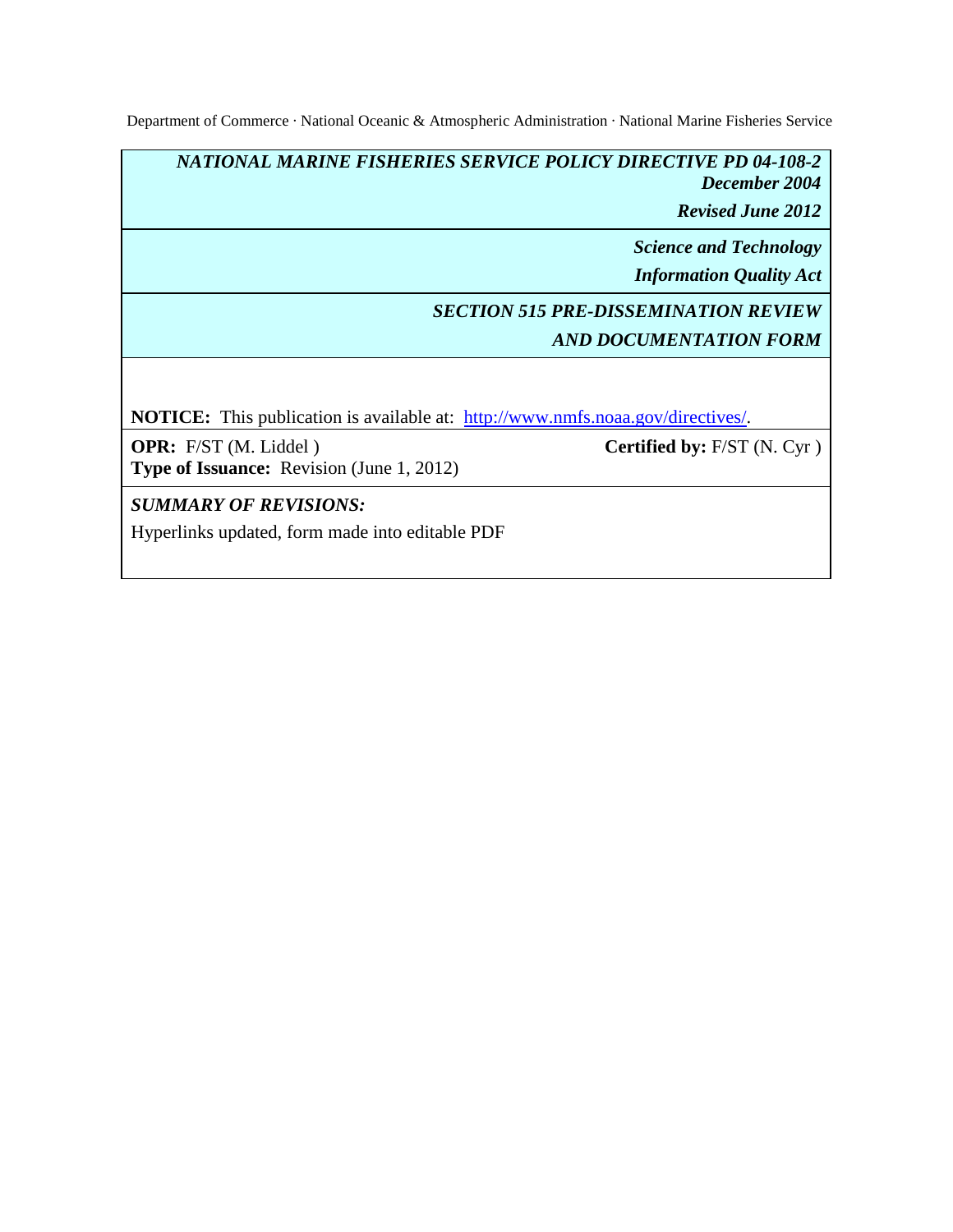## **National Oceanic and Atmospheric Administration SECTION 515 PRE-DISSEMINATION REVIEW & DOCUMENTATION FORM**

AUTHOR/RESPONSIBLE OFFICE:

TITLE/DESCRIPTION:

PRESENTATION/RELEASE DATE:

MEDIUM:

PRE-DISSEMINATION REVIEW: Name and Title of Reviewing Official: (Must be at least one level above person generating the information product)

Pursuant to Section 515 of Public Law 106-554 (the Data Quality Act), this product has undergone a pre-dissemination review.

Signature Date

## **SECTION 515 INFORMATION QUALITY DOCUMENTATION**

### **I. Utility of Information Product**

Explain how the information product meets the standards for **utility**:

A. Is the information helpful, beneficial or serviceable to the intended user?

B. Is the data or information product an improvement over previously available information? Is it more current or detailed? Is it more useful or accessible to the public? Has it been improved based on comments from or interactions with customers?